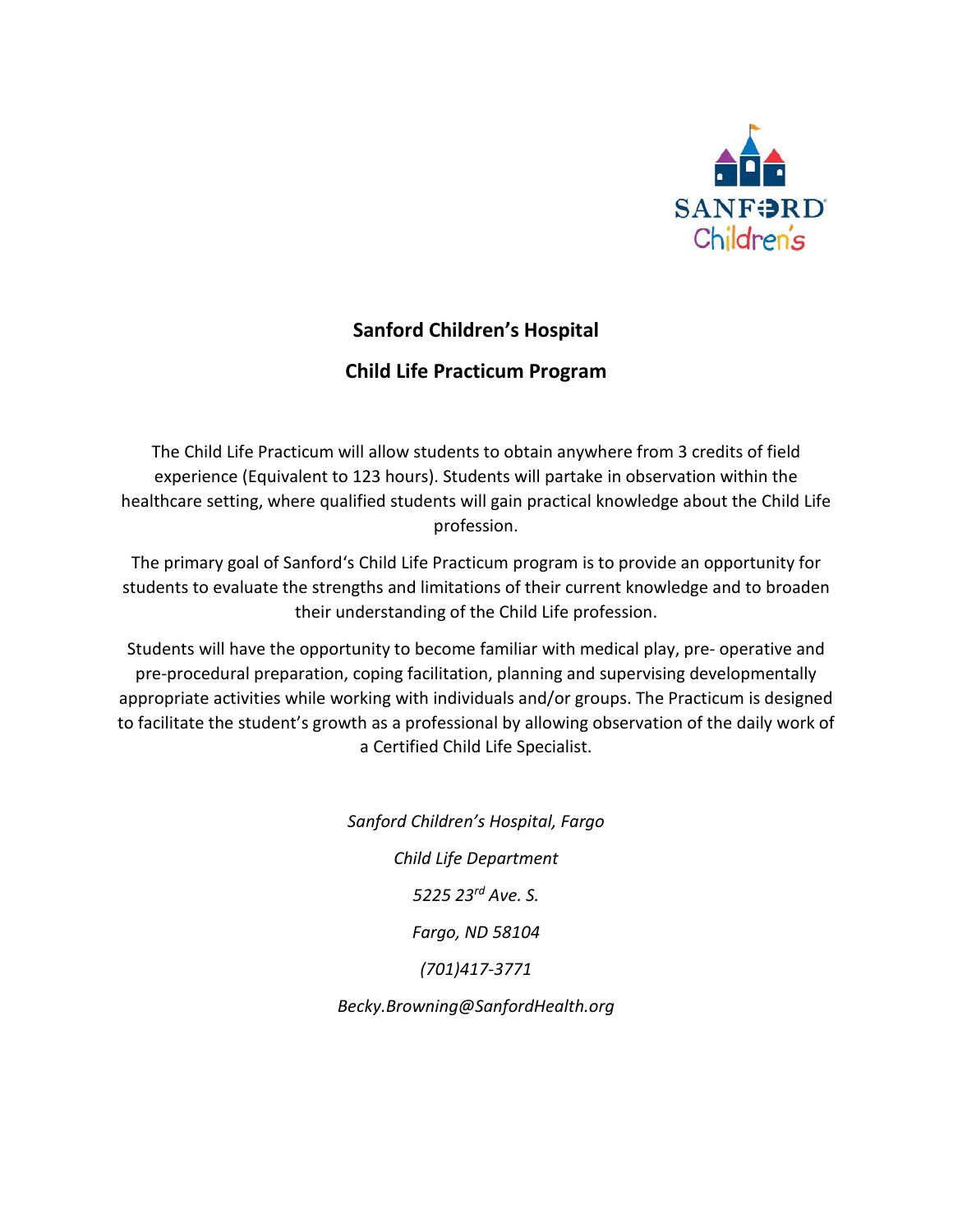### **Participant Requirements during Practicum Experience:**

-Plan, organize, and implement at least one individual activity

-Plan, organize, and implement at least one group activity

-Daily journaling

-Required readings to broaden the student's knowledge of the Child Life profession

-A Mid Term and Exit meeting with the Child Life Leadership and college advisor

-Consistent attendance and clear communication with the Child Life team is expected

#### **Application checklist:**

- \_\_ Completed Application including signature
- \_\_ Completed essay questions
- \_\_ Two letters of reference from non-relatives
- \_\_ Unofficial transcript(s)

**Follow all instructions**. Late, incomplete, or inaccurate applications will not be considered.

**Please Note:** Practicum experience will occur prior to completing an internship and does not replace a 600-hour Child Life internship, required for certification.

#### **Personal Information:**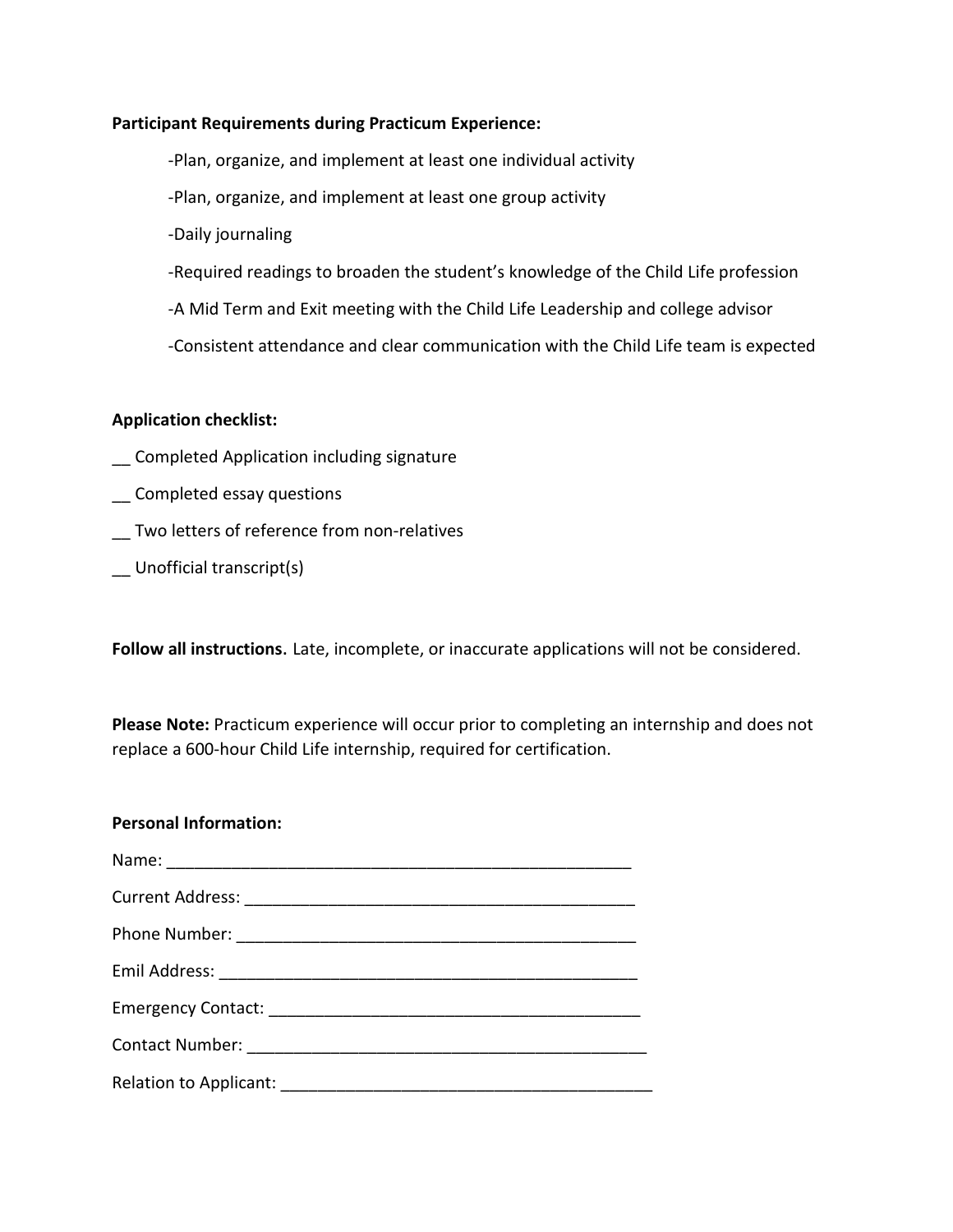**College Education:** Please attach unofficial transcript(s) with completed application.

|    | Experience (work and/or volunteer) with children:  |                                                                                                                                                |
|----|----------------------------------------------------|------------------------------------------------------------------------------------------------------------------------------------------------|
|    |                                                    | Number of hours:                                                                                                                               |
|    |                                                    | Dates: $\frac{1}{\sqrt{1-\frac{1}{2}}\cdot\frac{1}{2}}$                                                                                        |
|    |                                                    |                                                                                                                                                |
|    |                                                    | Number of hours: ________                                                                                                                      |
|    |                                                    | Dates: ___________                                                                                                                             |
|    |                                                    |                                                                                                                                                |
|    |                                                    | Number of hours: _______                                                                                                                       |
|    |                                                    | Dates: __________                                                                                                                              |
|    |                                                    |                                                                                                                                                |
|    |                                                    | Number of hours: _______                                                                                                                       |
|    |                                                    | Dates: __________                                                                                                                              |
|    |                                                    |                                                                                                                                                |
|    | Other related experience: (work and/or volunteer): |                                                                                                                                                |
|    |                                                    | Number of hours: _______                                                                                                                       |
|    | Position:                                          | Dates:                                                                                                                                         |
|    |                                                    |                                                                                                                                                |
| 2. |                                                    | Number of hours:                                                                                                                               |
|    |                                                    | Dates: $\frac{1}{\sqrt{1-\frac{1}{2}}\cdot\frac{1}{\sqrt{1-\frac{1}{2}}\cdot\frac{1}{2}}\cdot\frac{1}{\sqrt{1-\frac{1}{2}}\cdot\frac{1}{2}}}}$ |
|    |                                                    |                                                                                                                                                |

**Experience (work and/or volunteer) with children:**